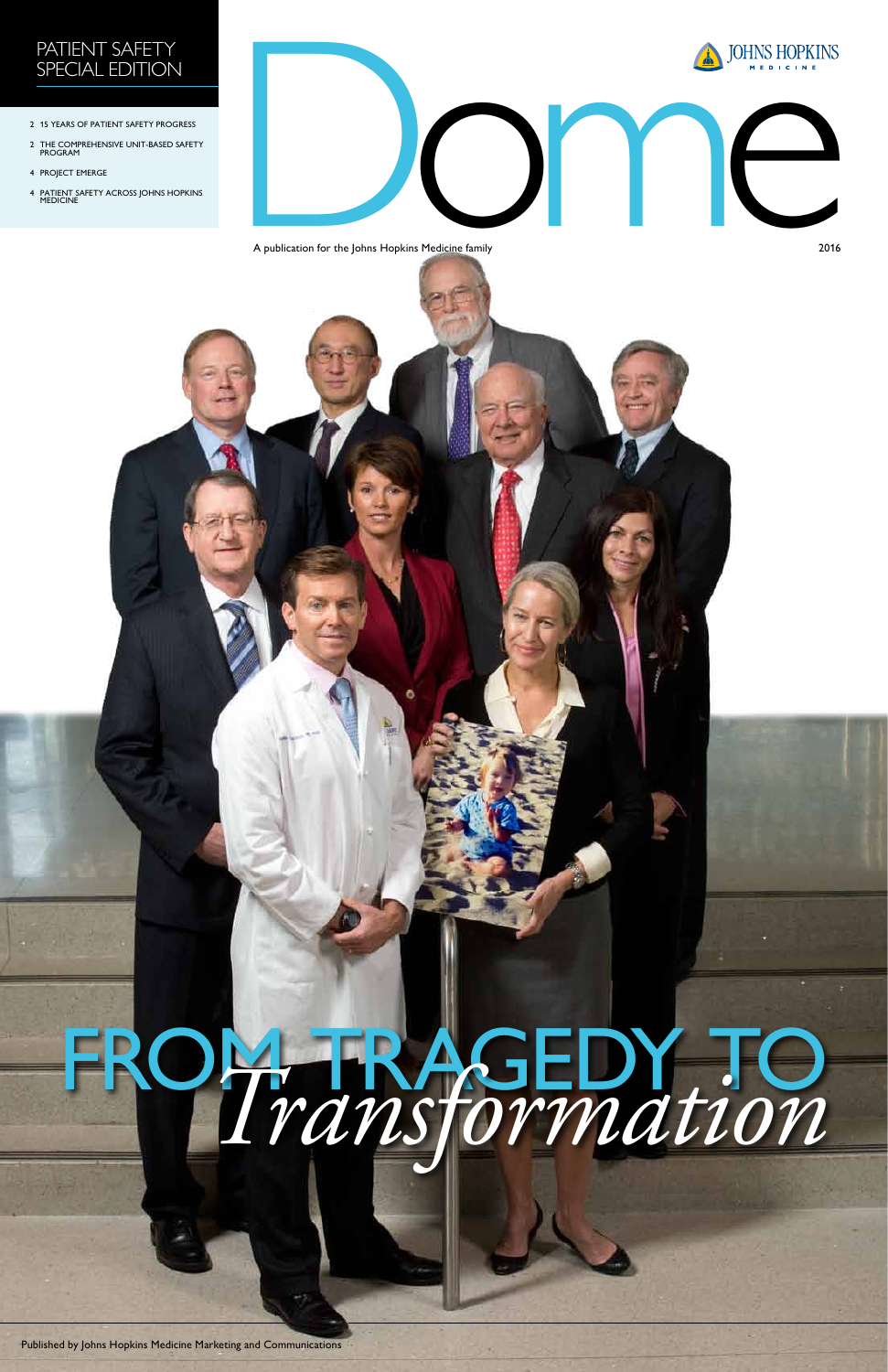**OPER STAN MARCH 4, 2001, GEORGE DOVER stood**<br>
outside a Baltimore county home, rang<br>
the doorbell and changed the future of<br>
Johns Hopkins Medicine.<br>
The director of the Johns Hopkins<br>
Children's Center had come to the ho outside a Baltimore county home, rang the doorbell and changed the future of Johns Hopkins Medicine. The director of the Johns Hopkins

Sorrel King to apologize to the grieving parents.

Six weeks earlier, the Kings' 18-month-old daughter Josie had wandered into an upstairs bathroom, turned on the hot water and climbed into the tub. By the time her screams brought her mother, Josie had second-degree burns on more than half of her body. The toddler was rushed by ambulance to The Johns Hopkins Hospital, where she received skin grafts and healed. Within weeks, she was acting like her old self. Then her condition deteriorated. Josie grew pale and unresponsive. She died Feb. 22 of what was ultimately identified as septic shock, just days before she was scheduled to return home.

The day Josie died, her Johns Hopkins-affiliated pediatrician, Lauren Bogue, walked into Dover's office. She encouraged him to visit the King family and accept responsibility on behalf of Johns Hopkins. The unusual proposal quickly won full support from Johns Hopkins leadership—even its lawyers. Bogue arranged the meeting and accompanied Dover.

"I remember it was pouring rain and cold," says Bogue. "Baltimore at its worst." The pain inside the house was palpable, she recalls.

"The first thing I said to the Kings was that I was terribly sorry," says Dover. "In those days, that was not fashionable. We told Tony and Sorrel we would find out exactly what had happened, we would communicate what we found and we would do our best to make sure it never happened again."

Dover kept his word, telephoning Sorrel every Friday morning, even when there was little to report.

On June 2, a second tragedy occurred. Ellen Roche, a healthy 24-year-old, died of lung failure less than a month after inhaling an irritant medication while participating in an asthma research study.

Ten days after Roche's death, the U.S. Office for Human Research Protections suspended all federally funded human subject research at Johns Hopkins, halting nearly 2,500 investigations for several months.

THESE CHANGES MIGHT HAVE SAVED THE<br>fathers of Ronald R. Peterson and Pronovost.<br>Peterson, president of The Johns Hopkins<br>Hospital and Health System and executive vice<br>president of Johns Hopkins Medicine, lost his<br>father to hese changes might have saved the fathers of Ronald R. Peterson and Pronovost. Peterson, president of The Johns Hopkins Hospital and Health System and executive vice president of Johns Hopkins Medicine, lost his

The two deaths shattered Johns Hopkins, propelling what some consider the most significant culture change in its history.

"These events created a moral moment where we had to make a choice," says Peter Pronovost, director of the Armstrong Institute for Patient Safety and Quality. "It was: Are we going to openly address our shortcomings? Or are we going to hide behind our brand and say all is well? Leadership stood up and said, 'We need to start talking about this.'"

In the 15 years since that fateful crossroads, as the

health care system expands, Johns Hopkins Medicine has pioneered a culture of accountability and patient safety advances. By 2015, all six Johns Hopkins hospitals were

recognized by the Joint Commission in its Top Performer on Key Quality Measures program. Johns Hopkins programs and safety metrics were adopted around the world.

But before that could happen, safety had to become the top priority.

Research oversight became more stringent; two Institutional Review Boards became seven.

"We have a whole process to identify a high-risk protocol like the one Ellen Roche was in," says Dan Ford, vice dean for clinical investigation—a position created after Roche's death. "We conduct research in the safest possible setting. Each research team has to know how it would handle an emergency."

On the clinical side, opportunities for error continue to be systemically eradicated by changing procedures, equipment, even the culture within units. The Armstrong Institute, founded in 2011, leads this effort while training a new generation of patient safety innovators. Clinicians receive emotional support after adverse patient events. Family members are encouraged to assist with care and speak up if something doesn't look right.

"Along with the tremendous effort to heal our patients must come an equal DETERMINATION TO protect them from HARM."

### **Making Safety the Top Priority**

after surgery. Pronovost's father died at age 50 after being diagnosed with leukemia instead of lymphoma.

But the pervasiveness of these deadly mistakes didn't become clear until the 1999 release of "To Err is Human." The headline-grabbing report from the Institute of Medicine asserted that as many as 98,000 people perished in American hospitals each year because of preventable errors. "The culture seemed to be—I hate to say it—that a certain amount of bad stuff happens in medicine," says Peterson.

The deaths of King and Roche made patient safety personal—and urgent. "We took the position that the buck had to stop at the top of the organization," says Peterson. "It was our responsibility to take definitive steps to address this."

The effort began with three bold steps: Make safety the No. 1 priority of Johns Hopkins Medicine. Start every board of trustees meeting with a safety report instead of a financial review. And create a safety-focused Center for Innovation in Quality Patient Care, funded with \$500,000 each from The Johns Hopkins Hospital, the Johns Hopkins University School of Medicine and The Johns Hopkins University.

Richard "Chip" Davis became the center's executive director, and Pronovost, its medical director. "Improving patient safety wasn't a choice at Johns Hopkins," says Lori Paine, who filled the newly created role of patient safety

#### **Comprehensive Unit-based Safety Program (CUSP)**

Today, there are more than 170 CUSP teams across the health system—and hundreds more outside of Johns Hopkins. Critical to the program are five steps:

### Josie King

The Johns Hopkins Hospital admitted Josie King on Jan. 30, 2001, her 18-month-old body covered in second-degree burns from a bathtub accident.

The first few days were rough, but over time the little girl healed. Then, just days before her scheduled release, Josie's heart stopped. She died on Feb. 22.

An initial in-depth review, called a root cause analysis, pinpointed dehydration and an unnecessary dose of methadone as the culprits. A second analysis, released in 2010, revised that conclusion, adding septic shock from a hospital-acquired infection and saying that the narcotic was not to blame. The larger picture: Systems had failed. Communications had broken down, and a parent's repeated pleas that her daughter was thirsty were not heeded.

Josie's parents, Tony and Sorrel King, channeled their grief into action, creating the Josie King Foundation to fight against medical errors.

Sorrel gave time and money to Johns Hopkins, working closely with Peter Pronovost to bring patient safety programs to the institution that had caused her so much pain. Her 2009 book, *Josie's Story*, is both memoir and call to action. She created the Josie King Hero Award for caregivers who create a culture of safety and gave the first one to Pronovost. Fifteen years after her daughter's death, Sorrel King offers this advice to everyone involved in patient care: "Slow down and take your eyes off the computer. Look at the patient in the bed and listen. Listen to that mother who is saying something is wrong."



# From Tragedy to Transformation: 15 Years of Patient Safety Progress



—Dean/ceo Paul Rothman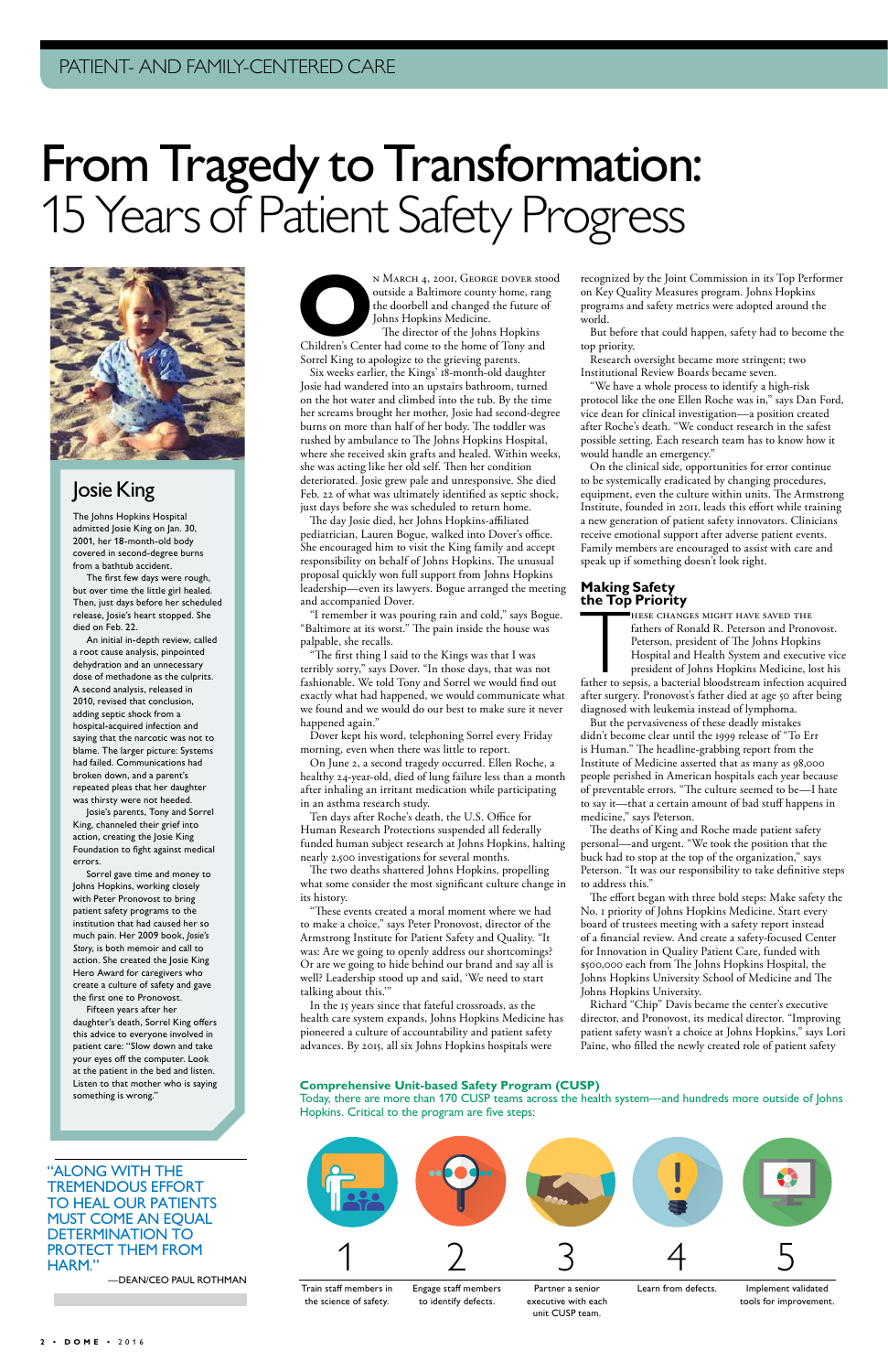### Ellen Roche

Ellen Roche, a technician in the Asthma and Allergy Center at Johns Hopkins Bayview Medical Center, was a lifelong animal lover who planned to become a veterinarian. In 2001, the 24-year-old Reisterstown resident volunteered for an asthma study that would measure how healthy lungs respond to a chemical irritant, hexamethonium.

Roche, who had participated in other studies previously, was the third research subject. The first had developed a dry cough, and the second seemed fine. Roche fared far worse. She was admitted to intensive care on May 5, the day after she inhaled the chemical. She died of lung failure on June 2.

In October 2001, the Roche family received an undisclosed financial settlement from Johns Hopkins and established a scholarship fund in her name for students interested in veterinary medicine or related fields.

EARLY 200 SEPARATE TASKS ARE REQUIRED<br>to reduce preventable harm for a single<br>intensive care patient, notes the Armstrong<br>Institute. Johns Hopkins began treating<br>safety like a science, collecting data to find,<br>test and dep to reduce preventable harm for a single intensive care patient, notes the Armstrong Institute. Johns Hopkins began treating safety like a science, collecting data to find, test and deploy systemic improvements.

coordinator and is now director of patient safety for The Johns Hopkins Hospital and Armstrong Institute. "It was an obligation."

When Tony and Sorrel King received a settlement from Johns Hopkins, they created the Josie King Foundation and donated money to Johns Hopkins for patient safety programs. "She held us accountable," Pronovost says of Sorrel King. "She didn't want what happened to Josie to happen to anybody else."

#### **A Comprehensive Approach**

An early target for this approach: bloodstream infections acquired through central-line catheters. In 2001, Pronovost and his infection control colleagues distilled 120 pages of information from the Centers for Disease Control and Prevention into a five-step checklist that was distributed to intensive care units.

Moveable carts were created with all the tubes, drapes and other equipment necessary for insertions. Doctors would no longer have to search for items in eight separate locations.

But the key step was empowering nurses to act if they saw doctors skipping items on the checklist. "People need to know that if someone they see above them is doing something that is dangerous to the patient, they have every right to speak up," says Edward Miller, former CEO of Johns Hopkins Medicine and dean of the school of medicine.

It was a major culture shift, embraced by top leadership but resisted by some physicians.

EDICAL MISTAKES NEARLY KILLED<br>
C. Michael Armstrong. First, doctors at<br>
another hospital missed signs that he had<br>
leukemia. Then he developed a serious<br>
infection post-chemotherapy. After a tough<br>
battle in the ICU, he li C. Michael Armstrong. First, doctors at another hospital missed signs that he had leukemia. Then he developed a serious infection post-chemotherapy. After a tough diagnosed with advanced cancer and given a 50-50 chance of living five years. If he survived, he vowed, he would "do something big" for patient safety. Armstrong finished treatment in 2009. Two years later, he donated \$10 million to Johns Hopkins to create the Armstrong Institute for Patient Safety and Quality.

"Some of the senior doctors said, 'I'll be darned if some nurse is going to tell me what to do,'" recalls William Brody, former president of The Johns Hopkins University. "One time I got a complaint from a doctor, and I said to the nurse, 'Just put my name and phone number up on the nursing station. Call me, even if its 2 in the morning, and I'll come in and have a conversation.' I never had to."

Compliance skyrocketed. Pronovost and his colleagues estimated that the checklist prevented 43 infections and eight intensive care unit (ICU) deaths over two years,

saving the hospital \$2 million in health care costs. The dramatic results were featured in a *New Yorker* article and helped Pronovost win a \$500,000 "Genius Grant" from the MacArthur Foundation. More important, checklists became a standard, lifesaving component of health care nationwide.

The new culture of accountability led to the creation of the Comprehensive Unit-based Safety Program (CUSP), developed at Johns Hopkins more than 10 years ago. CUSP gives all caregivers tools and support to address problems such as hospital-acquired infections, medication administration errors or communication breakdowns.

More than 170 CUSP teams have been activated at Johns Hopkins Medicine, and hundreds more have been organized in hospitals internationally. The results are striking. With CUSP teams and checklists in 1,100 ICUs in 44 U.S. states, bloodstream infections are down by 40 percent in those hospitals, saving 500 lives and \$34 million.

In another strategy to improve the safety of systems, The Johns Hopkins Hospital hired Peter Doyle in 2007 as its first human factors engineer. A goal of his profession, Doyle explains, is to optimize patient safety by studying how clinicians interact with medical devices in complex, interconnected and often hectic work environments. This includes working with nurses and clinical engineers to reduce unnecessary patient monitoring alarms, assisting in the selection of the safest pumps for infusing medications, and assuring that laboratory specimens are properly labeled for diagnostic accuracy.



#### **The Armstrong Institute**

*(continued on page 4)*

"The Armstrong Institute has a single purpose—to eliminate preventable harm." —C. Michael Armstrong



Ronald R. Peterson

### Rhonda Wyskiel Richard "Chip" Davis Albert Wu Dan Ford C. Michael Armstrong George Dover



#### **Active Patient Safety Projects**

Johns Hopkins Medicine leads international safety projects to reduce preventable harm and improve patient and clinical outcomes.